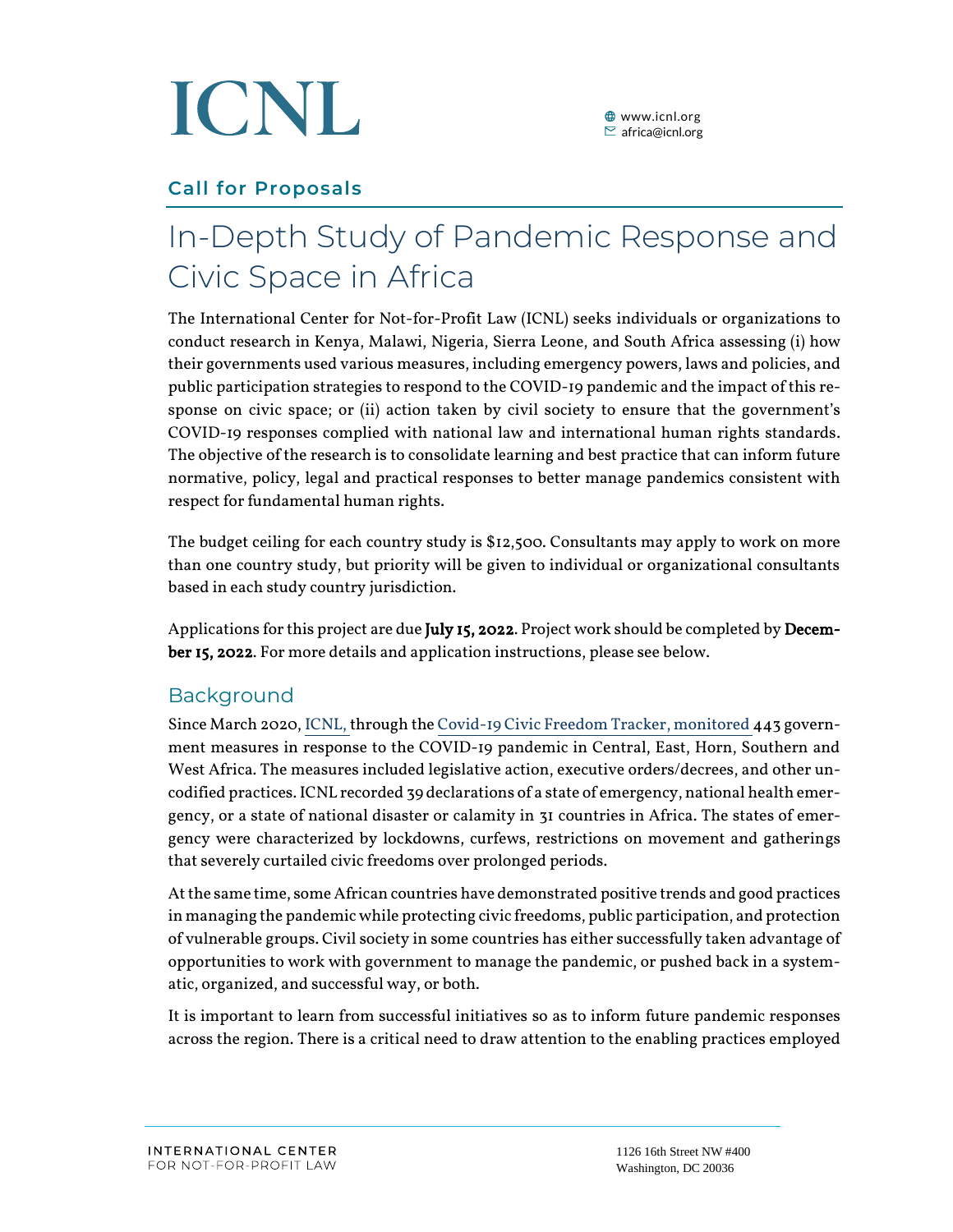# **ICNL INTERNATIONAL CENTER**

by countries by documenting the strategies used to promote public participation, protect civil society, and ensure civic freedoms remain in place during unprecedented global emergencies going forward.

#### Scope of Work

In order to further explore how governments can protect public health while safeguarding human rights and civic freedoms, ICNL aims to produce a comprehensive report examining in depth measures adopted by Kenya, Malawi, Nigeria, Sierra Leone, and South Africa, including emergency powers, laws and policies, and public participation strategies to respond to the COVID-19 pandemic. Illustrative examples could include Kenya's ad hoc Senate Committee on COVID-19, established to provide independent scrutiny of government measures and conduct outreach to the public; Malawi's court-ordered social safety package seeking inclusivity of vulnerable groups; Nigeria's proactive engagement of civil society actors in the legal and policy arena; Sierra Leone's involvement of vulnerable groups in decision-making around COVID-19 related policies, and South Africa's use of online technology as tools for robust information dissemination and stakeholder feedback.

As part of this proposed research, the individual or organizational consultant may apply to complete one or more country studies (with priority given to in-country researchers) covering the following:

- 1. In-depth research on all enabling government policies related to COVID-19 that had a positive impact on civic space, or were generally in compliance with international standards on free association, assembly, expression, or public participation.
- 2. Assessment of any COVID-19 related policies that raised human rights concerns or failed to protect civic space.
- 3. The use of technology and digital tools in COVID-19 management, and examination of their impact on civic space.
- 4. Case studies of how civil society organized to push back successfully in situations where government used emergency powers to restrict the work of civil society, including their freedoms of association, peaceful assembly, expression, or participation.
- 5. Overall assessment of the country response, analysis based on international standards around human rights and emergency measures, and recommendations based on the findings of the study, including good practices that could be replicated in other countries, and strategies for promoting rights-respecting approaches during pandemic response measures.

# Application Instructions

To apply for this consultancy, applicants must submit the following items in English: